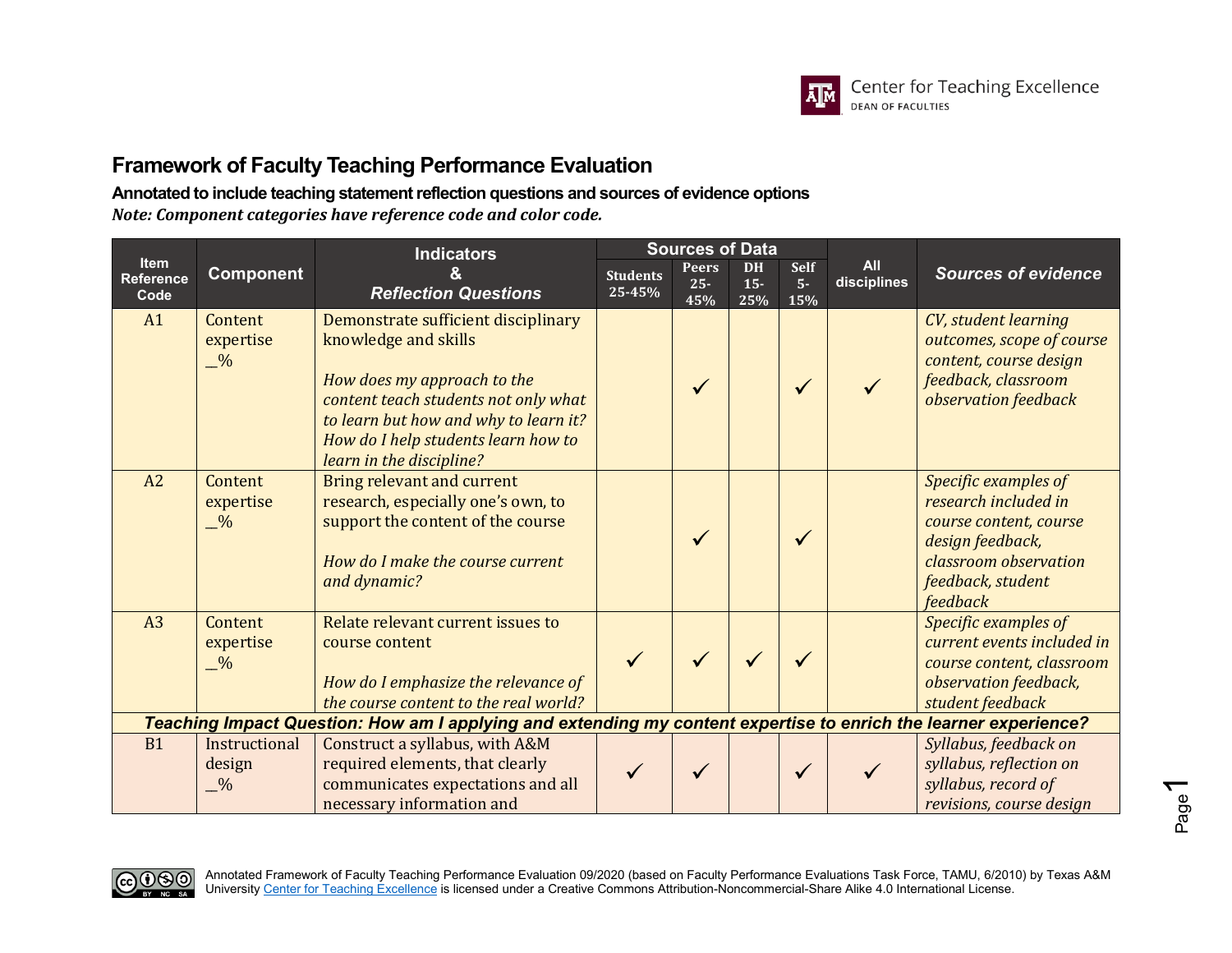

|                                  |                                          | <b>Indicators</b>                                                                                                                                                                                                                                                                                                                                                                                                                                                                                                                  |                           | <b>Sources of Data</b>        |                           |                     |                           | <b>Sources of evidence</b><br>feedback, student<br>feedback<br>Syllabus, student learning<br>outcomes aligned with<br>program learning<br>outcomes |
|----------------------------------|------------------------------------------|------------------------------------------------------------------------------------------------------------------------------------------------------------------------------------------------------------------------------------------------------------------------------------------------------------------------------------------------------------------------------------------------------------------------------------------------------------------------------------------------------------------------------------|---------------------------|-------------------------------|---------------------------|---------------------|---------------------------|----------------------------------------------------------------------------------------------------------------------------------------------------|
| <b>Item</b><br>Reference<br>Code | <b>Component</b>                         | <b>Reflection Questions</b>                                                                                                                                                                                                                                                                                                                                                                                                                                                                                                        | <b>Students</b><br>25-45% | <b>Peers</b><br>$25 -$<br>45% | <b>DH</b><br>$15-$<br>25% | Self<br>$5-$<br>15% | <b>All</b><br>disciplines |                                                                                                                                                    |
|                                  |                                          | motivates students (see minimum<br>syllabus requirements)<br>What do I want students to know<br>and be able to do with what they<br>know upon completion of the course?<br>How do I conceptualize my role -<br>instructor, facilitator, mentor, etc.?<br>What do I know about student goals<br>and interests?                                                                                                                                                                                                                      |                           |                               |                           |                     |                           |                                                                                                                                                    |
| B <sub>2</sub>                   | Instructional<br>design<br>$\frac{0}{2}$ | Develop course objectives<br>(instructor plan for course including<br>scope of content, guidelines for<br>defining mastery, etc.) and learning<br>outcomes (specific knowledge and<br>skills students will acquire as a result<br>of the course) that align with<br>program outcomes<br>How do the learning outcomes for<br>my course(s) align to<br>program/institution outcomes?<br>Where does my course "fit" in the<br>degree plan? How do prior courses<br>inform it? How does it prepare<br>students for subsequent courses? |                           |                               |                           |                     |                           |                                                                                                                                                    |

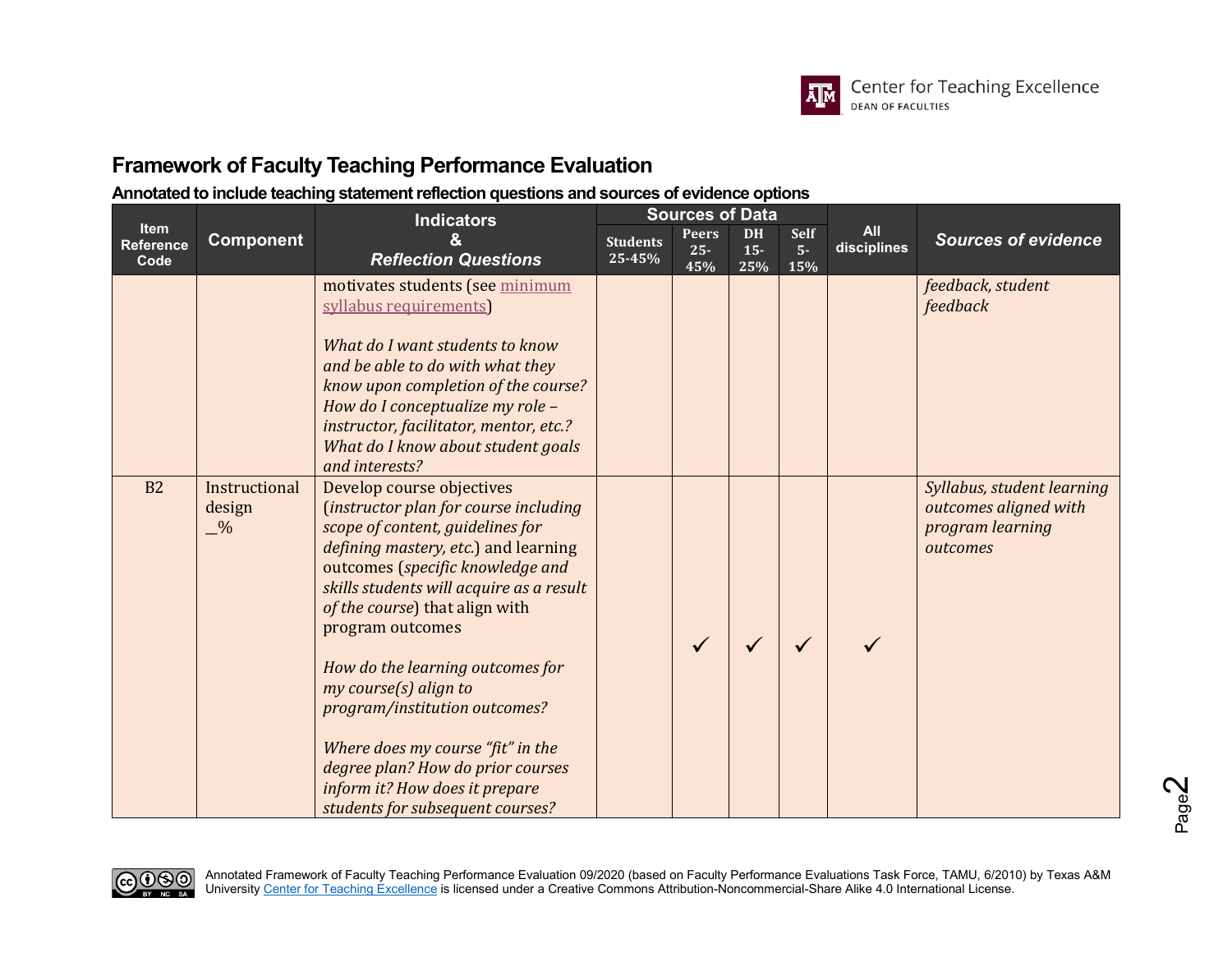

|                                  |                                          | <b>Sources of Data</b><br><b>Indicators</b>                                                                                                                                                                                                                                                                                                              |                           |                               |                            |                            |                           |                                                                                                                                                                                                     |
|----------------------------------|------------------------------------------|----------------------------------------------------------------------------------------------------------------------------------------------------------------------------------------------------------------------------------------------------------------------------------------------------------------------------------------------------------|---------------------------|-------------------------------|----------------------------|----------------------------|---------------------------|-----------------------------------------------------------------------------------------------------------------------------------------------------------------------------------------------------|
| Item<br><b>Reference</b><br>Code | <b>Component</b>                         | <b>Reflection Questions</b>                                                                                                                                                                                                                                                                                                                              | <b>Students</b><br>25-45% | <b>Peers</b><br>$25 -$<br>45% | <b>DH</b><br>$15 -$<br>25% | <b>Self</b><br>$5-$<br>15% | <b>All</b><br>disciplines | <b>Sources of evidence</b>                                                                                                                                                                          |
| <b>B3</b>                        | Instructional<br>design<br>$\frac{0}{2}$ | Select appropriate content based on<br>learning outcomes<br>How do I align course content to<br>student learning outcomes?                                                                                                                                                                                                                               |                           | $\checkmark$                  |                            |                            |                           | Syllabus, course<br>description, learning<br>outcomes, program<br>outcomes, scope of<br>content                                                                                                     |
| <b>B4</b>                        | Instructional<br>design<br>$\frac{0}{2}$ | Design well-paced, well-presented,<br>and appropriately sequenced<br>instruction (see course workload<br>estimator)<br>Is course progression clear? Is<br>workload balanced through the<br>semester? Does the course include<br>both formative (low-stakes, FOR<br>learning and improvement) and<br>summative (high-stakes, OF<br>learning) assessments? |                           | $\checkmark$                  |                            | $\checkmark$               |                           | Syllabus, learning<br>outcomes, course<br>calendar, session or unit<br>plan, activities, formative<br>and summative<br>assessments, course<br>design feedback,<br>classroom observation<br>feedback |
| <b>B5</b>                        | Instructional<br>design<br>$\frac{0}{2}$ | Plan and schedule a variety of<br>learning, assessment, and teaching<br>activities to engage learners and<br>achieve the learning outcomes<br>How do I approach designing my<br>course?<br>How do I select active learning<br>opportunities to assist students in<br>developing disciplinary competency?                                                 |                           |                               |                            | ✓                          |                           | Detailed course calendar,<br>activities, course design<br>feedback, student<br>performance on learning<br>outcomes, classroom<br>observation feedback                                               |

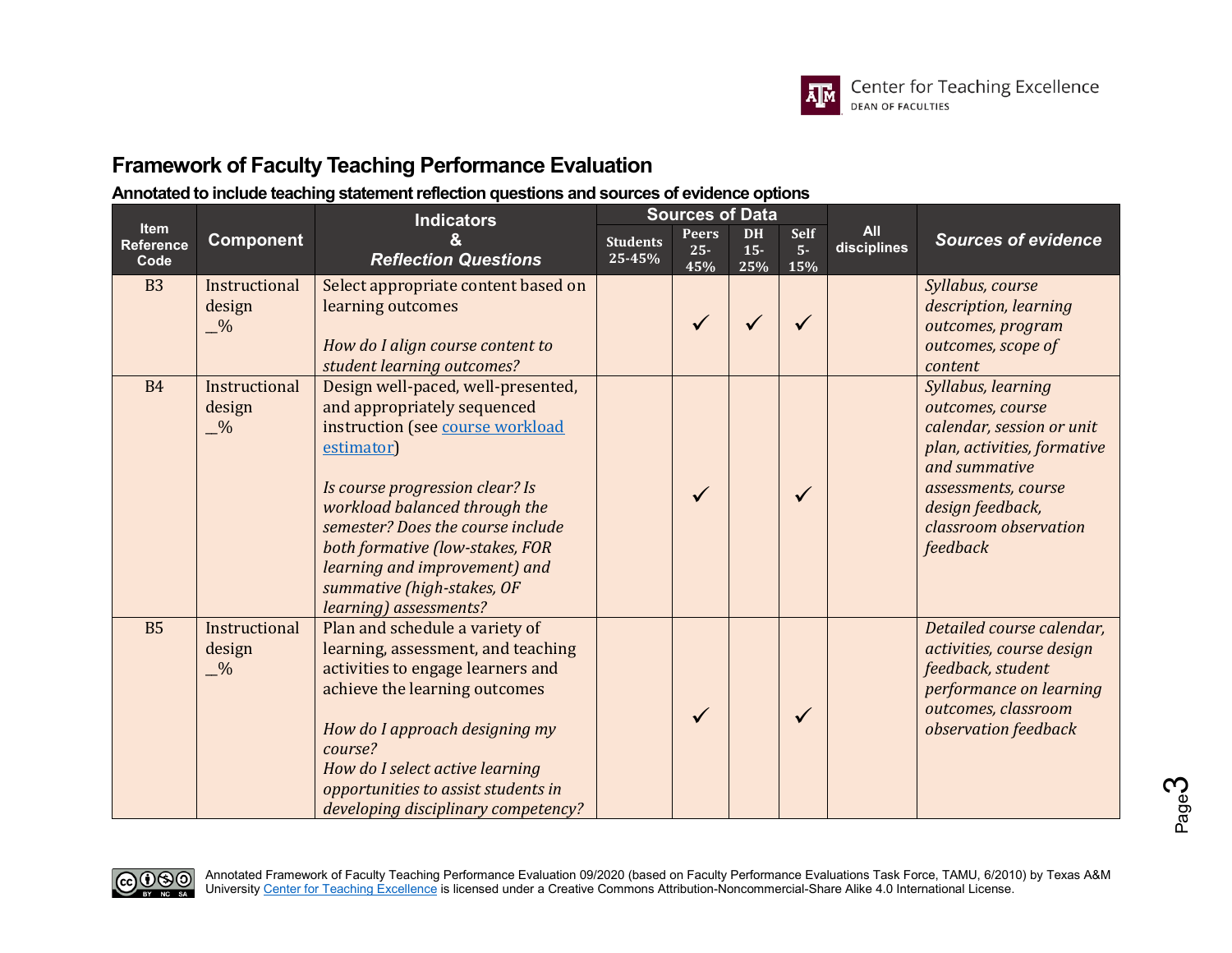

|                                  |                                          | <b>Indicators</b>                                                                                                                                                                                                                                                                                                                                                                                                                          | <b>Sources of Data</b>    |                               |                            |                             |                           |                                                                                                                                                                                         |
|----------------------------------|------------------------------------------|--------------------------------------------------------------------------------------------------------------------------------------------------------------------------------------------------------------------------------------------------------------------------------------------------------------------------------------------------------------------------------------------------------------------------------------------|---------------------------|-------------------------------|----------------------------|-----------------------------|---------------------------|-----------------------------------------------------------------------------------------------------------------------------------------------------------------------------------------|
| Item<br><b>Reference</b><br>Code | <b>Component</b>                         | <b>Reflection Questions</b>                                                                                                                                                                                                                                                                                                                                                                                                                | <b>Students</b><br>25-45% | <b>Peers</b><br>$25 -$<br>45% | <b>DH</b><br>$15 -$<br>25% | <b>Self</b><br>$5 -$<br>15% | <b>All</b><br>disciplines | <b>Sources of evidence</b>                                                                                                                                                              |
| <b>B6</b>                        | Instructional<br>design<br>$\frac{0}{2}$ | <b>Create learning</b><br>activities/assignments/assessments<br>that provide practice with feedback<br>and regular information on student<br>progress.<br>How do the things I ask students to<br>do in the course facilitate their<br>learning? How do I know that the<br>things I ask students to do are<br>enhancing their learning?<br>How do students know that the<br>things I ask students to do are<br>facilitating their learning? |                           | $\checkmark$                  |                            |                             |                           | <b>Mapping of assignments</b><br>to learning<br>activities/assignments,<br>course design feedback,<br>student performance on<br>learning outcomes,<br>classroom observation<br>feedback |
| B7                               | Instructional<br>design<br>$\frac{0}{2}$ | Help students learn how to learn<br>How do I provide feedback to<br>students about their learning?<br>What do I share with students about<br>how to be successful in the<br>course/discipline?                                                                                                                                                                                                                                             |                           | ✓                             |                            | $\checkmark$                |                           | Syllabus, course design<br>feedback, course<br>information on how to<br>learn in the discipline,<br>student performance on<br>learning outcomes,<br>classroom observation<br>feedback   |
|                                  |                                          | Teaching Impact Question: In what ways do I design my course to engage learners and facilitate learning?                                                                                                                                                                                                                                                                                                                                   |                           |                               |                            |                             |                           |                                                                                                                                                                                         |
| C <sub>1</sub>                   | Instructional<br>delivery<br>$-9/0$      | Be well organized and prepared<br>How do I prepare for each class<br>session?                                                                                                                                                                                                                                                                                                                                                              |                           |                               |                            |                             |                           | Syllabus, course design<br>feedback, student<br>feedback, classroom<br>observation feedback                                                                                             |

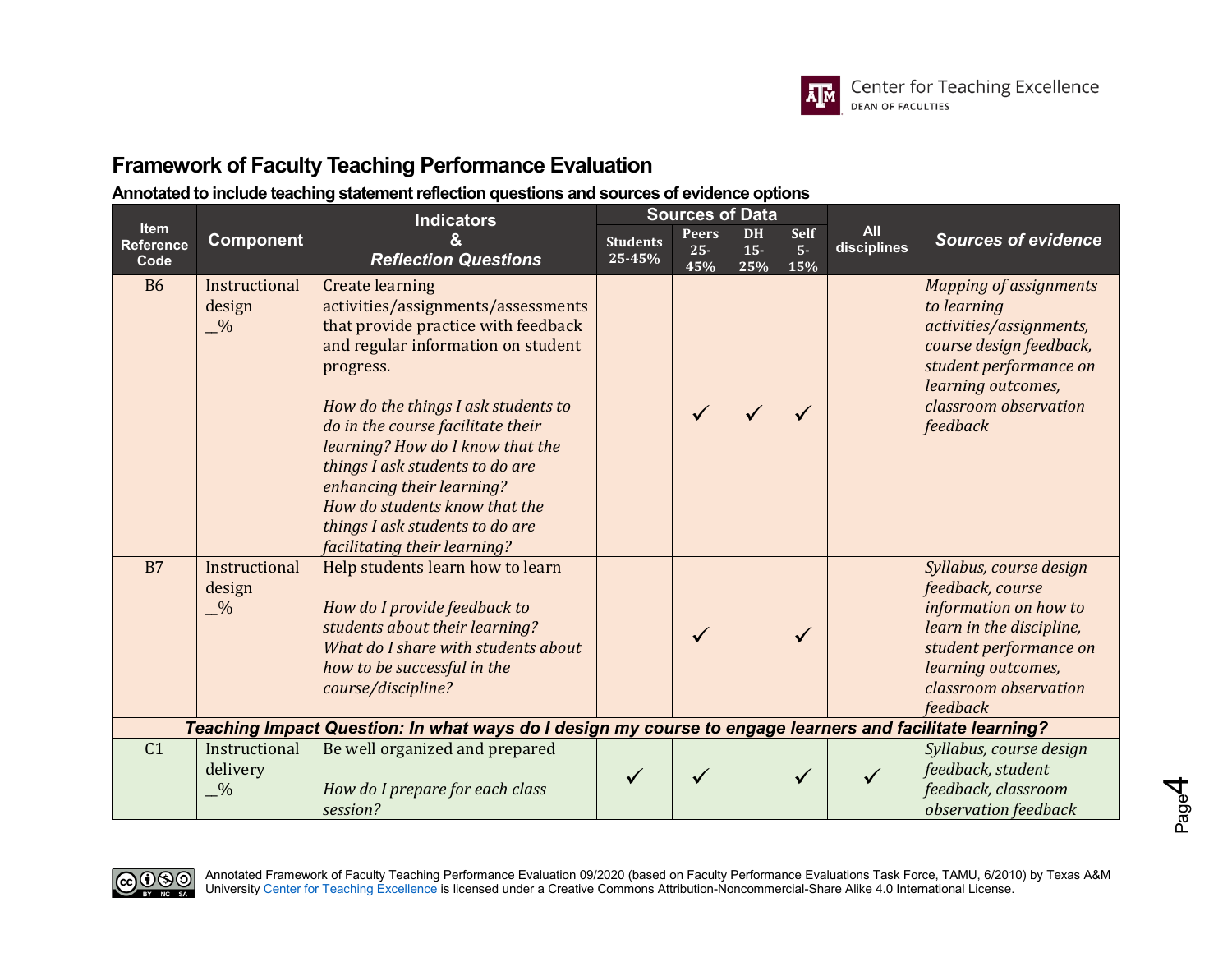

|                                         | Indicators                                 |                                                                                                                                                                                                                                                                                                      |                           | <b>Sources of Data</b>        |                            |                            |                           |                                                                                                                                                            |
|-----------------------------------------|--------------------------------------------|------------------------------------------------------------------------------------------------------------------------------------------------------------------------------------------------------------------------------------------------------------------------------------------------------|---------------------------|-------------------------------|----------------------------|----------------------------|---------------------------|------------------------------------------------------------------------------------------------------------------------------------------------------------|
| <b>Item</b><br><b>Reference</b><br>Code | <b>Component</b>                           | <b>Reflection Questions</b>                                                                                                                                                                                                                                                                          | <b>Students</b><br>25-45% | <b>Peers</b><br>$25 -$<br>45% | <b>DH</b><br>$15 -$<br>25% | <b>Self</b><br>$5-$<br>15% | <b>All</b><br>disciplines | <b>Sources of evidence</b>                                                                                                                                 |
|                                         |                                            | How do I provide guidance for<br>students on how to prepare for each<br>class session?<br>How do I stay on schedule?<br>Do I provide timely feedback?                                                                                                                                                |                           |                               |                            |                            |                           |                                                                                                                                                            |
| C <sub>2</sub>                          | Instructional<br>delivery<br>$\frac{0}{2}$ | Communicate in ways that meet<br>students where they are in the<br>discipline and demonstrate<br>enthusiasm<br>Am I excited to interact with<br>students about the content?<br>How do I know that students are<br>successfully acquiring necessary<br>knowledge and skills in each class<br>session? |                           |                               |                            | $\checkmark$               |                           | Syllabus, student<br>feedback, classroom<br>observation feedback                                                                                           |
| C <sub>3</sub>                          | Instructional<br>delivery<br>$\frac{0}{2}$ | Respect students and care about<br>their learning<br>Do I watch for indications of<br>understanding?<br>Do I invite questions?<br>Do I return assignments and<br>assessments promptly?<br>Do I provide feedback on<br>assignments and assessments to<br>guide learning?                              |                           |                               |                            | $\checkmark$               |                           | Syllabus, clear course<br>policies, advice on<br>learning in the discipline,<br>statement on diversity<br>and inclusion, classroom<br>observation feedback |

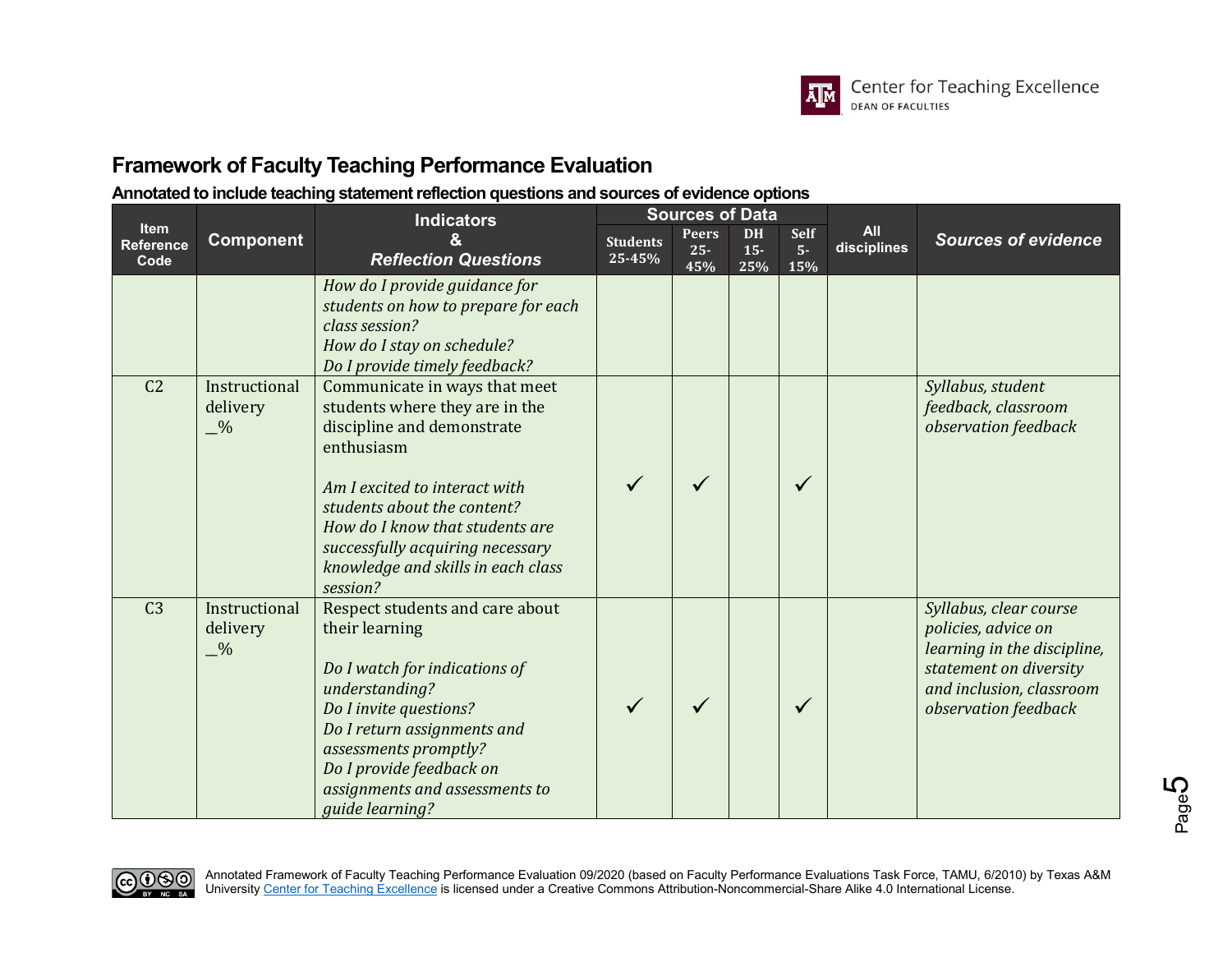

|                                  | <b>Sources of Data</b><br><b>Indicators</b> |                                                                                                                                                                                                                                                                                                                                                                                                                          |                           |                               |                            |                            |                           |                                                                                             |
|----------------------------------|---------------------------------------------|--------------------------------------------------------------------------------------------------------------------------------------------------------------------------------------------------------------------------------------------------------------------------------------------------------------------------------------------------------------------------------------------------------------------------|---------------------------|-------------------------------|----------------------------|----------------------------|---------------------------|---------------------------------------------------------------------------------------------|
| Item<br><b>Reference</b><br>Code | <b>Component</b>                            | &<br><b>Reflection Questions</b>                                                                                                                                                                                                                                                                                                                                                                                         | <b>Students</b><br>25-45% | <b>Peers</b><br>$25 -$<br>45% | <b>DH</b><br>$15 -$<br>25% | <b>Self</b><br>$5-$<br>15% | <b>All</b><br>disciplines | <b>Sources of evidence</b>                                                                  |
| C <sub>4</sub>                   | Instructional<br>delivery<br>$-$ %          | Respond thoughtfully and<br>thoroughly to student questions and<br>provide timely feedback on student<br>work<br>Do I repeat questions to make sure<br>all students hear them before<br>responding?<br>Do I clarify with students what I<br>think they are asking before<br>answering to make sure I<br>understand?<br>Do I answer student question<br>completely?<br>Do I ask if the student's question is<br>resolved? |                           |                               |                            | $\checkmark$               |                           | Syllabus, student<br>feedback, classroom<br>observation feedback                            |
| C <sub>5</sub>                   | Instructional<br>delivery<br>$-$ %          | <b>Engage students and facilitate</b><br>discussion in class<br>How do I let students know<br>participation is expected?<br>How do I show students that<br>participation contributes to their<br>learning?<br>What active learning strategies am I<br>using to engage and motivate<br>students?                                                                                                                          |                           |                               |                            | $\checkmark$               |                           | Syllabus, student<br>feedback, course design<br>feedback, classroom<br>observation feedback |

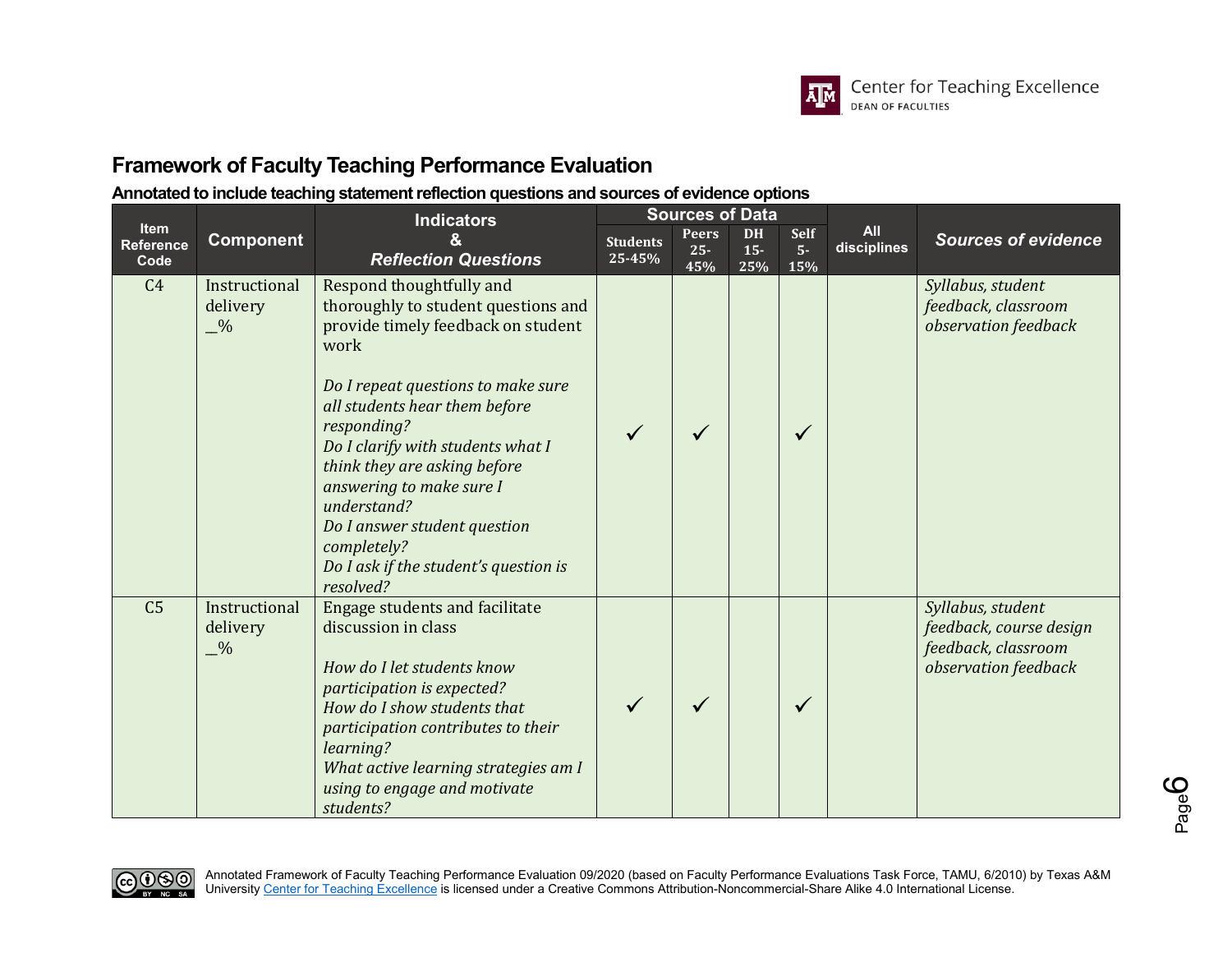

|                                  |                                            | <b>Indicators</b>                                                                                                                                                                                                                                                                                                                                                                                                              |                           | <b>Sources of Data</b>        |                            |                            |                           |                                                                                                                                             |
|----------------------------------|--------------------------------------------|--------------------------------------------------------------------------------------------------------------------------------------------------------------------------------------------------------------------------------------------------------------------------------------------------------------------------------------------------------------------------------------------------------------------------------|---------------------------|-------------------------------|----------------------------|----------------------------|---------------------------|---------------------------------------------------------------------------------------------------------------------------------------------|
| Item<br><b>Reference</b><br>Code | <b>Component</b>                           | <b>Reflection Questions</b>                                                                                                                                                                                                                                                                                                                                                                                                    | <b>Students</b><br>25-45% | <b>Peers</b><br>$25 -$<br>45% | <b>DH</b><br>$15 -$<br>25% | <b>Self</b><br>$5-$<br>15% | <b>All</b><br>disciplines | <b>Sources of evidence</b>                                                                                                                  |
| C <sub>6</sub>                   | Instructional<br>delivery<br>$\frac{0}{2}$ | Use active and cooperative learning<br>techniques (including group work<br>and teams) to promote meaningful<br>student engagement with content<br>What active and cooperative<br>learning opportunities do I utilize in<br>my course?<br>How do I assess the learning impact<br>of these opportunities?<br>Why do I use groups/teams in my<br>course?<br>How do I prepare my students to<br>work productively in groups/teams? |                           |                               |                            | $\checkmark$               |                           | Syllabus, student<br>feedback, course design<br>feedback, student<br>performance on learning<br>outcomes, classroom<br>observation feedback |
| C <sub>7</sub>                   | Instructional<br>delivery<br>$\frac{0}{2}$ | Use technology to enhance student<br>learning<br>How do I use technology - and have<br>students use technology - to enhance<br>the student learning experience in<br>my course(s)?                                                                                                                                                                                                                                             |                           |                               |                            |                            |                           | Syllabus, course design<br>feedback, student<br>performance on learning<br>outcomes, classroom<br>observation feedback,<br>student feedback |
| C8                               | Instructional<br>delivery<br>$\frac{0}{2}$ | Make self available to help students<br>in and outside of class (office hours,<br>etc.<br>How do I use my office hours to help<br>students learn?                                                                                                                                                                                                                                                                              |                           |                               |                            | $\checkmark$               |                           | Syllabus - office hours,<br>student feedback                                                                                                |

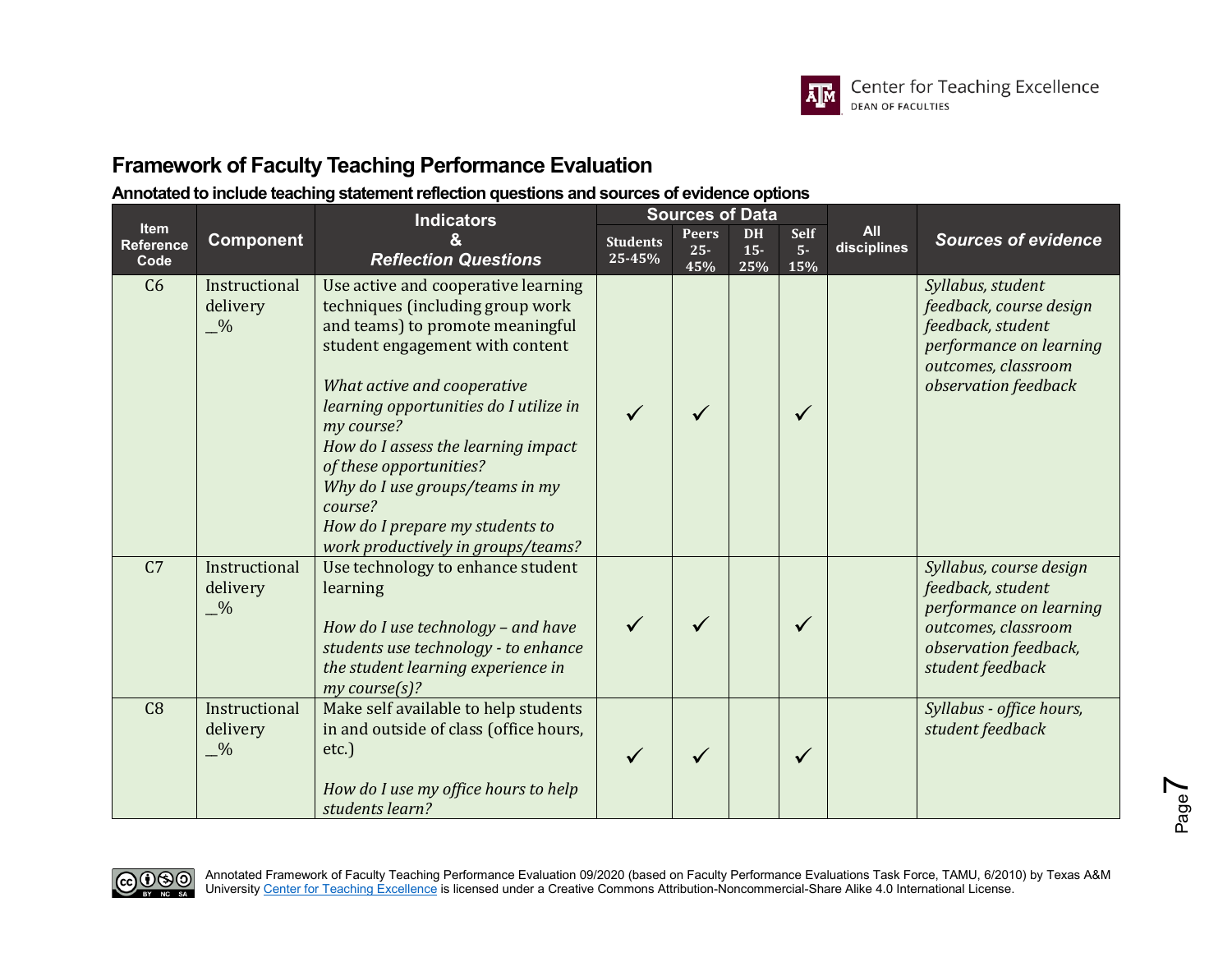

|                                  |                                            | <b>Indicators</b>                                                                                                                                                                                                                                                               |                           | <b>Sources of Data</b>        |                            |                            |                           |                                                                                                                                                                                                                                        |
|----------------------------------|--------------------------------------------|---------------------------------------------------------------------------------------------------------------------------------------------------------------------------------------------------------------------------------------------------------------------------------|---------------------------|-------------------------------|----------------------------|----------------------------|---------------------------|----------------------------------------------------------------------------------------------------------------------------------------------------------------------------------------------------------------------------------------|
| Item<br><b>Reference</b><br>Code | <b>Component</b>                           | <b>Reflection Questions</b>                                                                                                                                                                                                                                                     | <b>Students</b><br>25-45% | <b>Peers</b><br>$25 -$<br>45% | <b>DH</b><br>$15 -$<br>25% | <b>Self</b><br>$5-$<br>15% | <b>All</b><br>disciplines | <b>Sources of evidence</b><br>Details of role-modeling<br>activities implemented in<br>a course, feedback from<br>students regarding roll<br>modeling, peer feedback<br>on role modeling<br>Teaching statement,<br>teaching portfolio, |
|                                  |                                            | How do I encourage students to<br>attend office hours?<br>How do I convey to students the<br>value-added of attending office<br>hours?                                                                                                                                          |                           |                               |                            |                            |                           |                                                                                                                                                                                                                                        |
| C <sub>9</sub>                   | Instructional<br>delivery<br>$\frac{0}{2}$ | Acts as a clinical/professional role<br>model<br>What specific things do I do to be a<br>professional example to my students?                                                                                                                                                   |                           |                               |                            |                            |                           |                                                                                                                                                                                                                                        |
|                                  |                                            | Teaching Impact Question: How do my approaches for instructional delivery facilitate student learning?                                                                                                                                                                          |                           |                               |                            |                            |                           |                                                                                                                                                                                                                                        |
| D <sub>1</sub>                   | Instructional<br>Assessment<br>$\sqrt{6}$  | Articulate a philosophy of<br>assessment that provides a rational<br>for and links assessment to learning<br>outcomes<br>Why do I assess student learning the<br>way I do?<br>What do I know about how student<br>learn in my discipline and how to<br>help them be successful? |                           |                               |                            | ✓                          |                           | student performance on<br>learning outcomes                                                                                                                                                                                            |
| D2                               | Instructional<br>Assessment<br>$-$ %       | Implement assessments (exams,<br>etc.) that correspond to and<br>evaluate achievement of learning<br>outcomes                                                                                                                                                                   |                           |                               |                            | ✓                          |                           | Syllabus, course design<br>feedback, course<br>assessment plan, student<br>performance on<br>assessments, student                                                                                                                      |

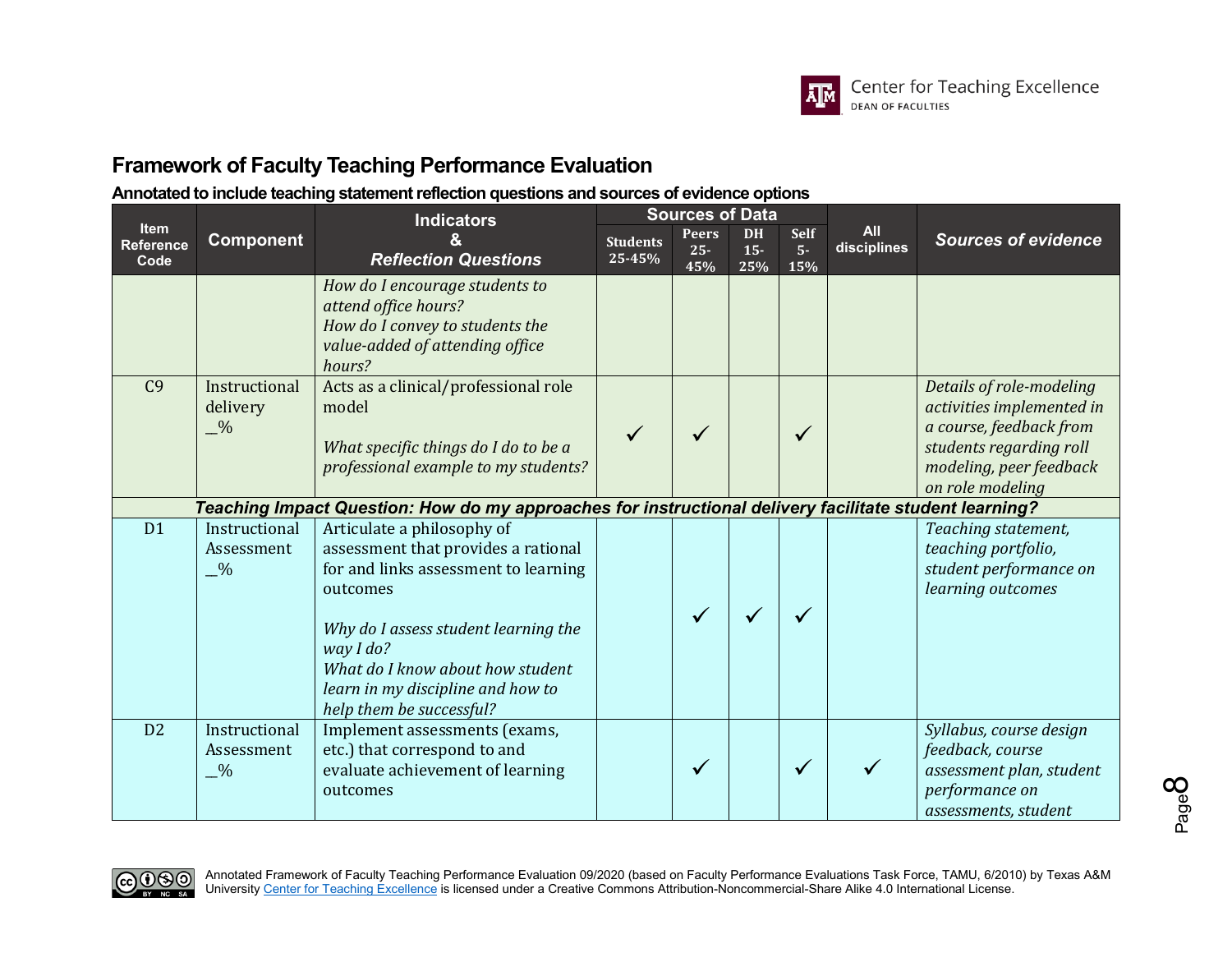

#### **Annotated to include teaching statement reflection questions and sources of evidence options**

|                                         |                                              | <b>Indicators</b>                                                                                                                                                                                                                                                                                          | <b>Sources of Data</b>    |                               |                            |                     |                           |                                                                                                                           |
|-----------------------------------------|----------------------------------------------|------------------------------------------------------------------------------------------------------------------------------------------------------------------------------------------------------------------------------------------------------------------------------------------------------------|---------------------------|-------------------------------|----------------------------|---------------------|---------------------------|---------------------------------------------------------------------------------------------------------------------------|
| <b>Item</b><br><b>Reference</b><br>Code | <b>Component</b>                             | <b>Reflection Questions</b>                                                                                                                                                                                                                                                                                | <b>Students</b><br>25-45% | <b>Peers</b><br>$25 -$<br>45% | <b>DH</b><br>$15 -$<br>25% | Self<br>$5-$<br>15% | <b>All</b><br>disciplines | <b>Sources of evidence</b>                                                                                                |
|                                         |                                              | Are assessments aligned to learning<br>outcomes?<br>How do I assess student learning?<br>Why do I select certain assessment<br>methods?<br>How am I using both formative (low-<br>stakes, FOR learning) and summative<br>(high-stakes, OF learning)<br>assessment opportunities to help<br>students learn? |                           |                               |                            |                     |                           | performance on learning<br>outcomes                                                                                       |
| D <sub>3</sub>                          | Instructional<br>Assessment<br>$\frac{0}{2}$ | Set and communicate clear<br>expectations/criteria for<br>assessment student work<br>How do I prepare students to be<br>successful in the course?<br>How do I help students connect<br>assessment to learning?                                                                                             |                           | $\checkmark$                  |                            | $\checkmark$        |                           | Syllabus, mapping of<br>assessment activities to<br>learning outcomes,<br>student performance on<br>learning outcomes     |
| D <sub>4</sub>                          | Instructional<br>Assessment<br>$\frac{0}{2}$ | Implement grading schemes that<br>are fair and comprehensible<br>What is my philosophy of grading?<br>What is the purpose of grades?                                                                                                                                                                       |                           | $\checkmark$                  |                            |                     |                           | Syllabus - articulation of<br>grading scheme, student<br>feedback                                                         |
| D <sub>5</sub>                          | Instructional<br>Assessment<br>$\frac{0}{2}$ | Gather formative feedback on<br>teaching periodically<br>How (examples: Classroom<br>Assessment Techniques, TAMU Early                                                                                                                                                                                     |                           | $\checkmark$                  |                            |                     |                           | <b>Examples of debriefing</b><br>formative feedback<br>(Classroom Assessment<br>Techniques, TAMU<br><b>Student Course</b> |

CO 1990

Annotated Framework of Faculty Teaching Performance Evaluation 09/2020 (based on Faculty Performance Evaluations Task Force, TAMU, 6/2010) by Texas A&M University <u>Center for Teaching Excellence</u> is licensed under a Creative Commons Attribution-Noncommercial-Share Alike 4.0 International License.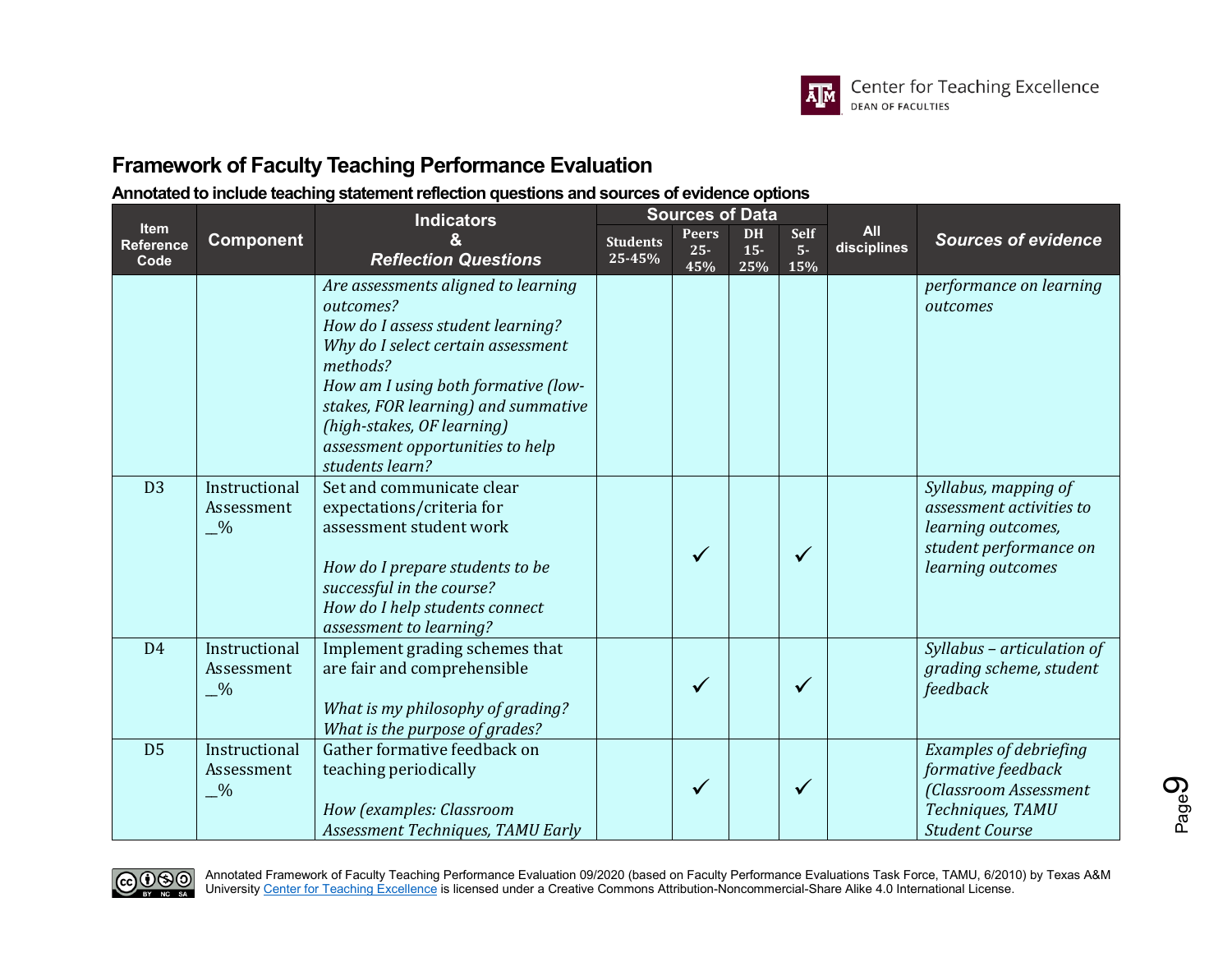

### **Annotated to include teaching statement reflection questions and sources of evidence options**

|                                                                                                                                     |                                              | <b>Indicators</b>                                                                                                                                                                                                                                                                                                                |                           | <b>Sources of Data</b>        |                            |                            |                           |                                                                                                                                                                                                       |
|-------------------------------------------------------------------------------------------------------------------------------------|----------------------------------------------|----------------------------------------------------------------------------------------------------------------------------------------------------------------------------------------------------------------------------------------------------------------------------------------------------------------------------------|---------------------------|-------------------------------|----------------------------|----------------------------|---------------------------|-------------------------------------------------------------------------------------------------------------------------------------------------------------------------------------------------------|
| <b>Item</b><br><b>Reference</b><br>Code                                                                                             | <b>Component</b>                             | <b>Reflection Questions</b>                                                                                                                                                                                                                                                                                                      | <b>Students</b><br>25-45% | <b>Peers</b><br>$25 -$<br>45% | <b>DH</b><br>$15 -$<br>25% | <b>Self</b><br>$5-$<br>15% | <b>All</b><br>disciplines | <b>Sources of evidence</b>                                                                                                                                                                            |
|                                                                                                                                     |                                              | Feedback) do I gather information<br>about the student learning<br>experience and make appropriate<br>adjustments to the course?                                                                                                                                                                                                 |                           |                               |                            |                            |                           | Evaluations mid-term)<br>with students and/or<br>altering course practices<br>in response to formative<br>feedback                                                                                    |
| D <sub>6</sub>                                                                                                                      | Instructional<br>Assessment<br>$\frac{0}{2}$ | Gather formative feedback on<br>learning periodically and give<br>feedback to students<br>How do I monitor student learning<br>beyond use of summative<br>assessment?<br>(examples: use of formative and<br>diagnostic/preparedness<br>assessment)                                                                               |                           |                               |                            | $\checkmark$               |                           | Syllabus, formative<br>assessment strategies,<br>examples of feedback to<br>students, specific<br>instruction on how to<br>learn in the discipline,<br>student feedback                               |
| D7                                                                                                                                  | Instructional<br>Assessment<br>$\sqrt{6}$    | Assist students in developing ability<br>to self-regulate and self-assess their<br>own behavior and learning<br>How do I guide students toward<br>success in the discipline?<br>How do I give students feedback on<br>their learning?<br>How do I employ formative<br>assessment to help students monitor<br>their own learning? |                           |                               |                            | $\sqrt{}$                  |                           | Syllabus, instruction on<br>how to learn in the<br>discipline,<br>diagnostic/preparedness<br>assessment, formative<br>assessment, student<br>performance on learning<br>outcomes, student<br>feedback |
| Teaching Impact Question: How do I utilize assessment FOR learning and assessment OF learning to facilitate student<br>achievement? |                                              |                                                                                                                                                                                                                                                                                                                                  |                           |                               |                            |                            |                           |                                                                                                                                                                                                       |



Annotated Framework of Faculty Teaching Performance Evaluation 09/2020 (based on Faculty Performance Evaluations Task Force, TAMU, 6/2010) by Texas A&M University <u>Center for Teaching Excellence</u> is licensed under a Creative Commons Attribution-Noncommercial-Share Alike 4.0 International License.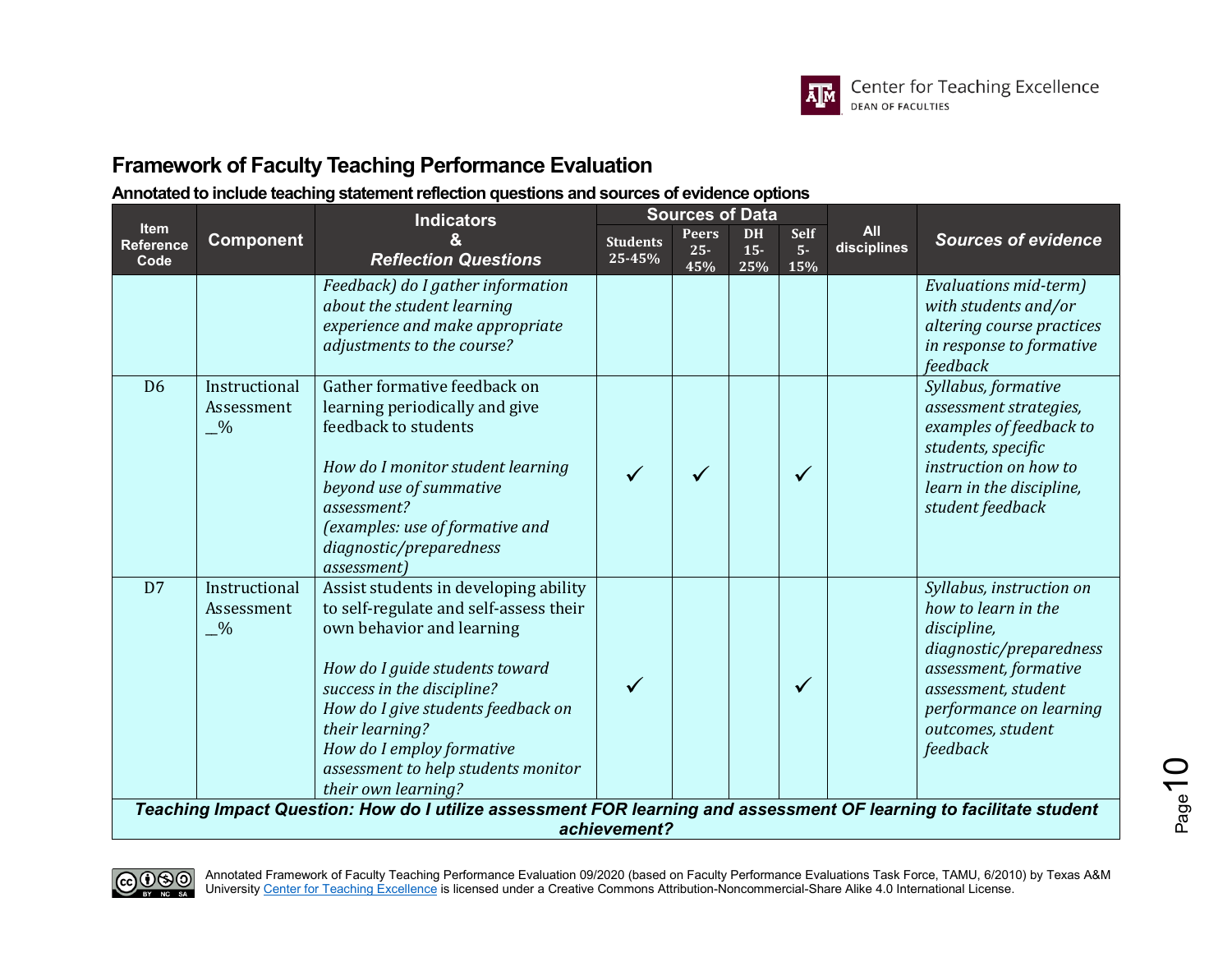

|                                  |                                                      | <b>Indicators</b>                                                                                                                                                                                                                                       |                           | <b>Sources of Data</b>        |                            |                            |                           |                                                                                                                                                 |
|----------------------------------|------------------------------------------------------|---------------------------------------------------------------------------------------------------------------------------------------------------------------------------------------------------------------------------------------------------------|---------------------------|-------------------------------|----------------------------|----------------------------|---------------------------|-------------------------------------------------------------------------------------------------------------------------------------------------|
| Item<br><b>Reference</b><br>Code | <b>Component</b>                                     | <b>Reflection Questions</b>                                                                                                                                                                                                                             | <b>Students</b><br>25-45% | <b>Peers</b><br>$25 -$<br>45% | <b>DH</b><br>$15 -$<br>25% | <b>Self</b><br>$5-$<br>15% | <b>All</b><br>disciplines | <b>Sources of evidence</b>                                                                                                                      |
| E1                               | Course &<br>classroom<br>management<br>$\frac{0}{2}$ | Provide sufficient information<br>about course management and<br>logistics in the syllabus<br>How do I communicate to students<br>how the course works and why?<br>How do I engage students in the<br>course and classroom?                             |                           |                               |                            |                            |                           | Syllabus, clear<br>instructions and rationale<br>for course and classroom<br>logistics, student feedback                                        |
| E2                               | Course &<br>classroom<br>management<br>$\frac{0}{2}$ | Manage course and classroom<br>logistics to maintain a positive<br>learning climate<br>How do I attend to and involve all<br>learners in my course?                                                                                                     |                           |                               |                            |                            |                           | Syllabus, use of eCampus<br>or Canvas, use of other<br>tools, use of library<br>resources, student<br>feedback                                  |
| E <sub>3</sub>                   | Course &<br>classroom<br>management<br>$\frac{0}{2}$ | Provide efficient student access to<br>class materials (notes, readings,<br>assignments, quizzes, etc.)<br>How do I utilize resources like the<br>library, eCampus, and other<br>available technology to make class<br>materials available to students? |                           |                               |                            |                            |                           | Use of eCampus or<br>Canvas, use of othe tools,<br>student feedback, peer<br>feedback, evidence of<br>attention to Quality<br>Matters standards |
| E4                               | Course &<br>classroom<br>management<br>$\frac{0}{2}$ | Use on-line course management<br>systems and communication tools<br>to facilitate student learning<br>(contact)<br><b>Instructional Technology Services</b>                                                                                             |                           |                               |                            |                            |                           | Syllabus, student<br>feedback, classroom<br>observation feedback,<br>feedback on online course<br>design, student                               |

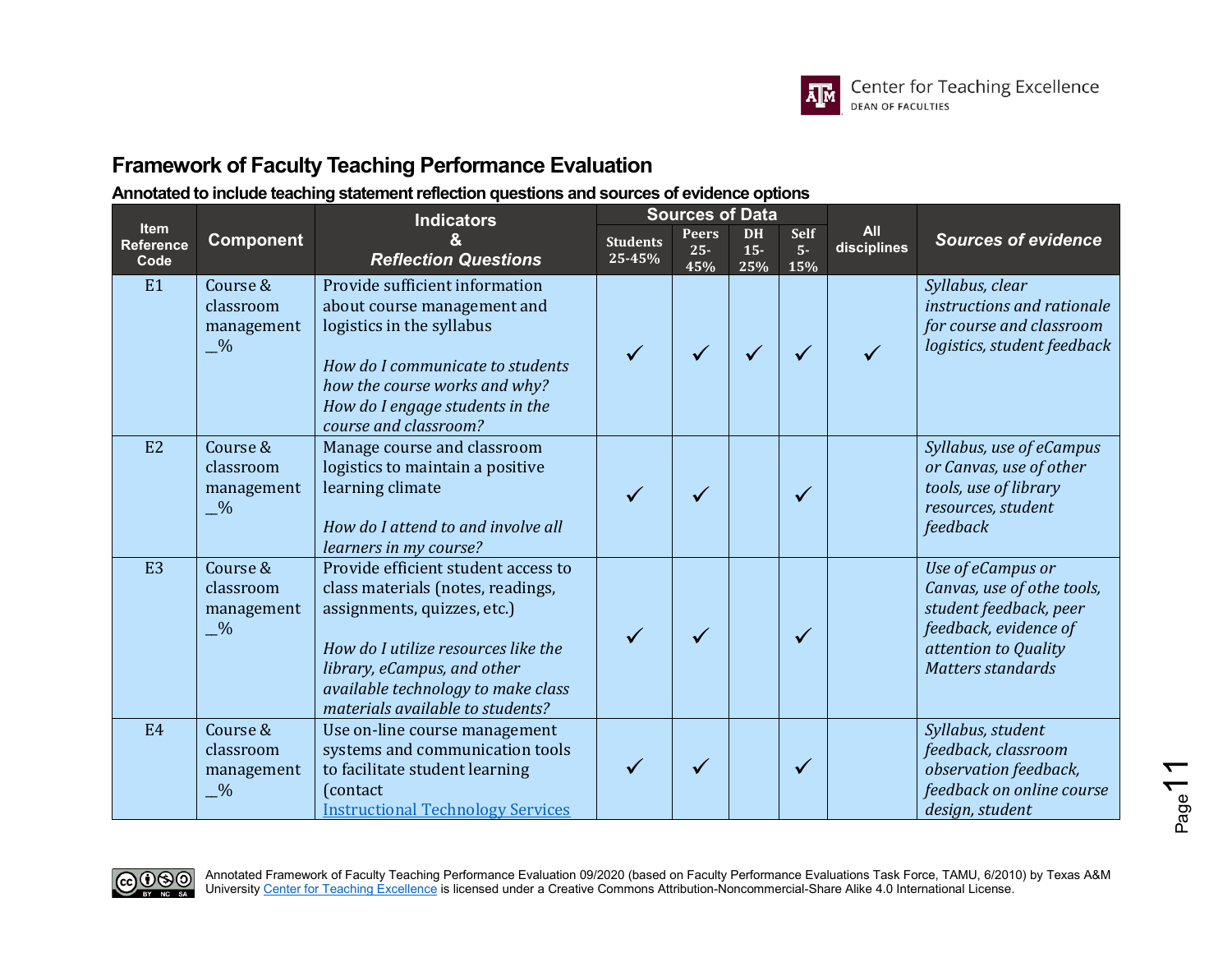

|                                         |                                                      | <b>Indicators</b>                                                                                                                                                                                                                                                                                         |                           | <b>Sources of Data</b>        |                            |                            |                           | <b>Sources of evidence</b><br>performance on learning<br>outcomes<br>Syllabus, student<br>feedback, course design |
|-----------------------------------------|------------------------------------------------------|-----------------------------------------------------------------------------------------------------------------------------------------------------------------------------------------------------------------------------------------------------------------------------------------------------------|---------------------------|-------------------------------|----------------------------|----------------------------|---------------------------|-------------------------------------------------------------------------------------------------------------------|
| <b>Item</b><br><b>Reference</b><br>Code | <b>Component</b>                                     | <b>Reflection Questions</b>                                                                                                                                                                                                                                                                               | <b>Students</b><br>25-45% | <b>Peers</b><br>$25 -$<br>45% | <b>DH</b><br>$15 -$<br>25% | <b>Self</b><br>$5-$<br>15% | <b>All</b><br>disciplines |                                                                                                                   |
|                                         |                                                      | for eCampus assistance and<br>support)<br>How am I using eCampus (or other<br>Learning Management System) to<br>enhance the student learning<br>experience?                                                                                                                                               |                           |                               |                            |                            |                           |                                                                                                                   |
| E <sub>5</sub>                          | Course &<br>classroom<br>management<br>$-$ %         | Create learning environment that<br>welcome, challenge, and support all<br>students<br>Is my approach to instruction able to<br>address the needs of a diverse<br>population of students?<br>Do I teach for students who learn as I<br>do as well as those who do not?                                    |                           |                               |                            | $\checkmark$               |                           | feedback, classroom<br>observation feedback                                                                       |
| E <sub>6</sub>                          | Course &<br>classroom<br>management<br>$\frac{0}{2}$ | Be aware of and practice teaching<br>strategies that help acknowledge<br>issues that emanate from<br>differences among students,<br>including differences in opinion<br>How do I acknowledge differences?<br>How do I manage the tension that<br>can come with difference in the<br>learning environment? |                           |                               |                            |                            |                           | Syllabus, student<br>feedback, personal<br>reflection, Teaching<br>philosophy statement,<br>teaching portfolio,   |

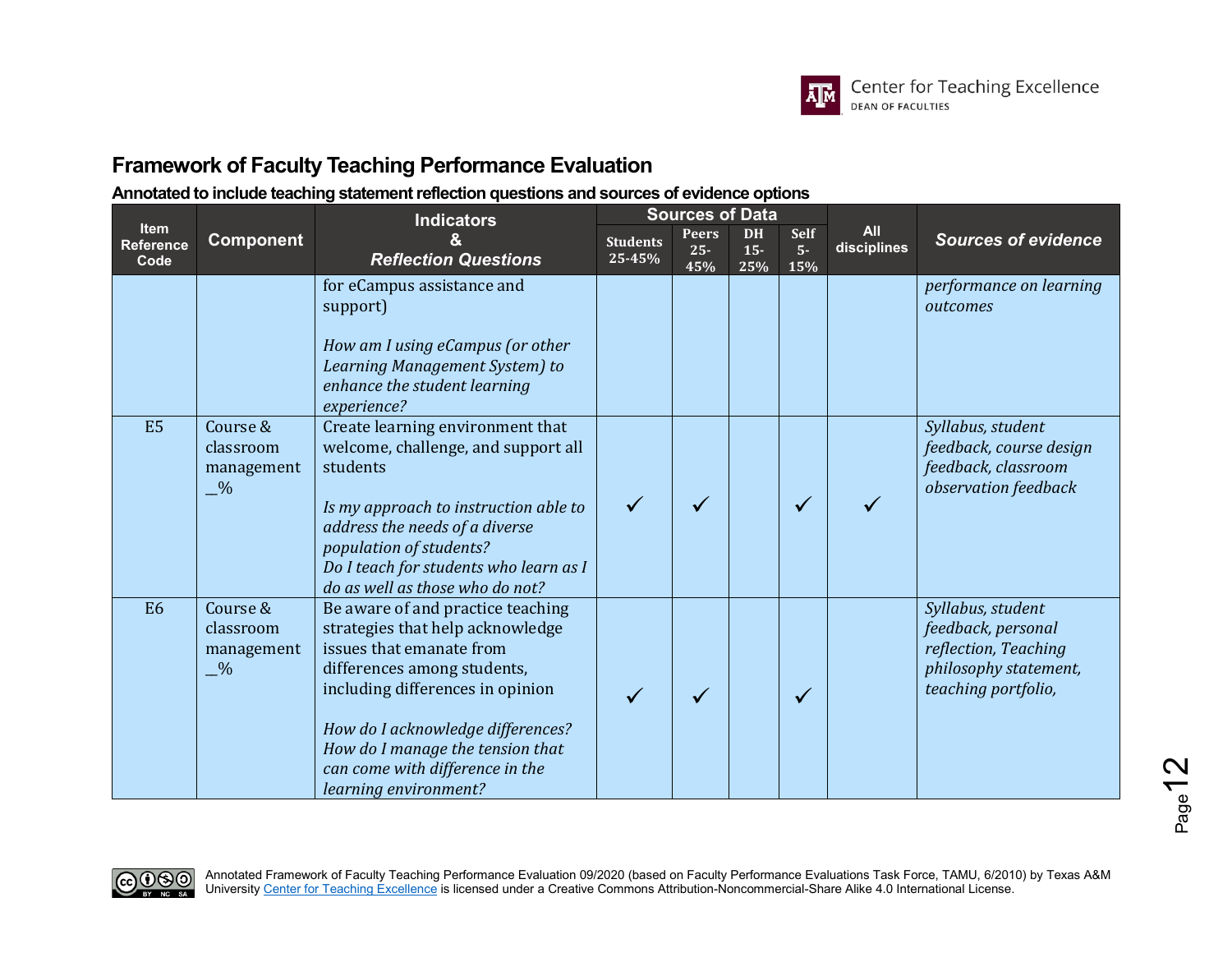

|                                  | <b>Component</b>                                     | <b>Indicators</b><br><b>Reflection Questions</b>                                                                                                                                                                                                             |                           | <b>Sources of Data</b>        |                            |                             | <b>All</b><br>disciplines |                                                                                                                                                                                       |
|----------------------------------|------------------------------------------------------|--------------------------------------------------------------------------------------------------------------------------------------------------------------------------------------------------------------------------------------------------------------|---------------------------|-------------------------------|----------------------------|-----------------------------|---------------------------|---------------------------------------------------------------------------------------------------------------------------------------------------------------------------------------|
| Item<br><b>Reference</b><br>Code |                                                      |                                                                                                                                                                                                                                                              | <b>Students</b><br>25-45% | <b>Peers</b><br>$25 -$<br>45% | <b>DH</b><br>$15 -$<br>25% | <b>Self</b><br>$5 -$<br>15% |                           | <b>Sources of evidence</b>                                                                                                                                                            |
| E7                               | Course &<br>classroom<br>management<br>$\frac{0}{2}$ | Recognize and appropriately<br>manage incivility<br>What is my approach for managing<br>incivility?                                                                                                                                                          |                           |                               |                            |                             |                           | Teaching philosophy<br>statement, teaching<br>portfolio, personal<br>account of approach to<br>managing incivility and<br>results, student feedback<br>on management of<br>incivility |
|                                  |                                                      | Teaching Impact Question: How does my approach to course and classroom management facilitate student learning?                                                                                                                                               |                           |                               |                            |                             |                           |                                                                                                                                                                                       |
| F1                               | Scholarly<br>teaching and<br>SoTL<br>$-$ %           | Practice "scholarly teaching" - the<br>process of reflection,<br>experimentation, and evaluation to<br>improve one's teaching and<br>enhance student learning<br>What literature on learning and<br>teaching influences or supports my<br>teaching practice? |                           | ✓                             |                            |                             |                           | Teaching philosophy<br>statement, teaching<br>portfolio, specific<br>reflection on influence of<br>information sources on<br>evolution of teaching<br>practice                        |
| F <sub>2</sub>                   | Scholarly<br>teaching and<br>SoTL<br>$-$ %           | Collaborate with other faculty<br>members for mutual improvement<br>of teaching<br>What questions do I and my peers<br>have about teaching and learning?<br>How do I collaborate with other<br>faculty in the area of learning and<br>teaching?              |                           | ✓                             |                            |                             |                           | Participation in peer<br>review, team teaching,<br>mentoring in teaching,<br>service as course<br>coordinator, invited<br>teaching at peer<br>institution                             |

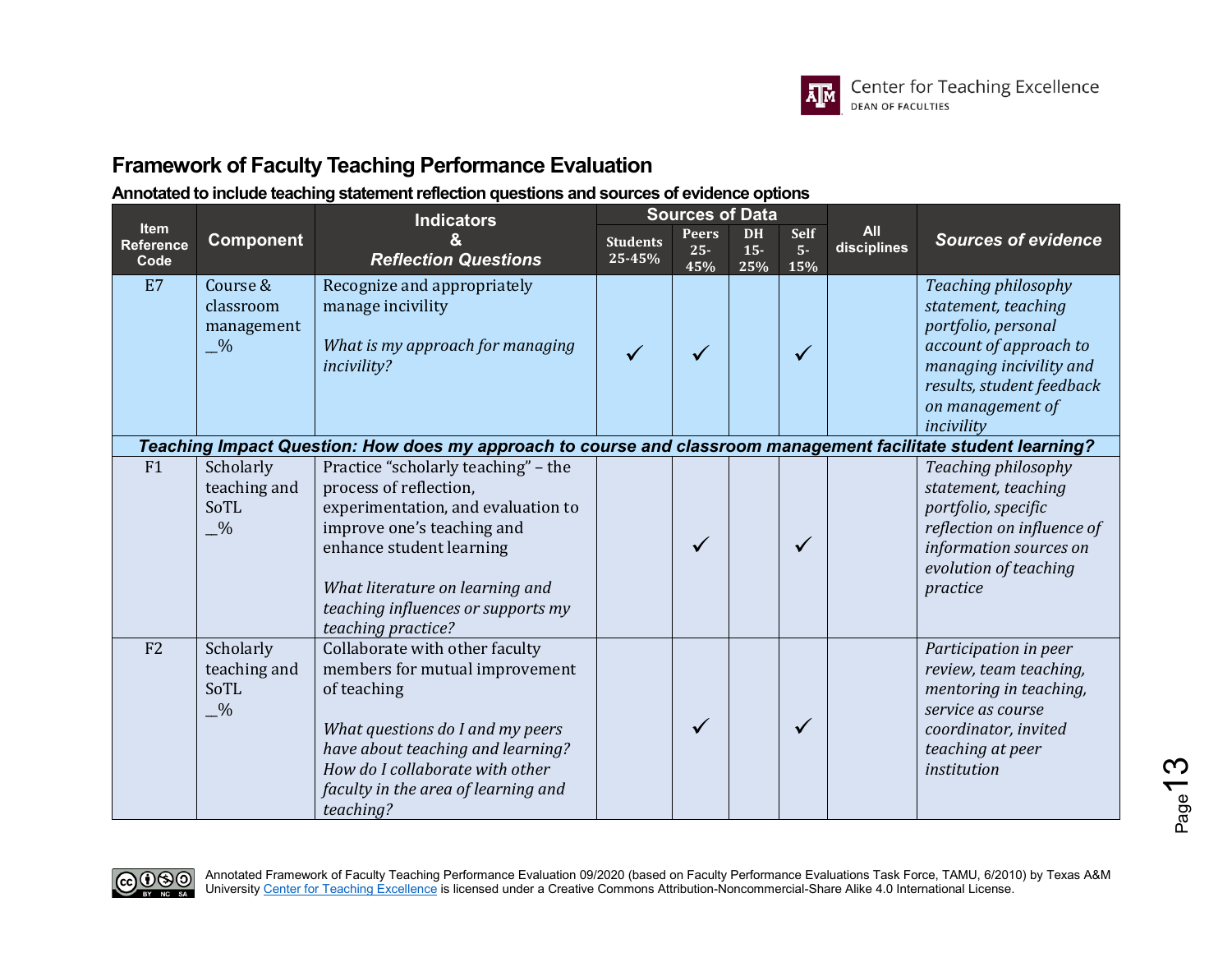

### **Annotated to include teaching statement reflection questions and sources of evidence options**

|                                                                                                                                                                                   | <b>Component</b>                                   | Indicators<br><b>Reflection Questions</b>                                                                                                                                                                                                           |                           | <b>Sources of Data</b>        |                           |                             | <b>All</b><br>disciplines | <b>Sources of evidence</b>                                                                                                                                                               |
|-----------------------------------------------------------------------------------------------------------------------------------------------------------------------------------|----------------------------------------------------|-----------------------------------------------------------------------------------------------------------------------------------------------------------------------------------------------------------------------------------------------------|---------------------------|-------------------------------|---------------------------|-----------------------------|---------------------------|------------------------------------------------------------------------------------------------------------------------------------------------------------------------------------------|
| <b>Item</b><br><b>Reference</b><br>Code                                                                                                                                           |                                                    |                                                                                                                                                                                                                                                     | <b>Students</b><br>25-45% | <b>Peers</b><br>$25 -$<br>45% | <b>DH</b><br>$15-$<br>25% | <b>Self</b><br>$5 -$<br>15% |                           |                                                                                                                                                                                          |
| F <sub>3</sub>                                                                                                                                                                    | Scholarly<br>teaching and<br>SoTL<br>$-$ %         | Participate in/lead professional<br>development activities in teaching<br>(workshops, conferences, etc.)<br>What presentations have I made<br>about learning and teaching?                                                                          |                           | ✓                             |                           | $\checkmark$                |                           | Presentations or<br>facilitated session on<br>teaching, stories about<br>teaching contributed to<br>teaching newsletters, blog<br>posts about teaching,<br>videos describing<br>teaching |
| F <sub>4</sub>                                                                                                                                                                    | Scholarly<br>teaching and<br>SoTL<br>$\frac{0}{2}$ | Engage in scholarship of teaching<br>and learning (research,<br>presentations, publications, etc.)<br>What questions about teaching and<br>learning have I formulated for study?<br>What is the outcome of my teaching<br>and learning scholarship? |                           |                               |                           |                             |                           | Contributions to the<br>literature on teaching<br>through classroom<br>research presentations<br>and/or publications                                                                     |
| Teaching Impact Questions: How does literature on learning inform my approach to teaching?<br>How am I contributing to the scholarship of teaching and learning in my discipline? |                                                    |                                                                                                                                                                                                                                                     |                           |                               |                           |                             |                           |                                                                                                                                                                                          |
| G1                                                                                                                                                                                | Mentoring<br>$-$ %                                 | Mentor graduate student (# of PhD<br>and Masters students<br>chaired/served as committee<br>member)<br>How many graduate student<br>committees am I serving on or<br>chairing?                                                                      |                           |                               |                           |                             |                           | Record of chair or<br>committee service and<br>outcome                                                                                                                                   |
| G <sub>2</sub>                                                                                                                                                                    | Mentoring<br>$\frac{0}{6}$                         | Demonstrate accomplishment in<br>graduate mentoring (# graduated,                                                                                                                                                                                   |                           |                               |                           |                             |                           | Record of student<br>mentoring activities and                                                                                                                                            |



Annotated Framework of Faculty Teaching Performance Evaluation 09/2020 (based on Faculty Performance Evaluations Task Force, TAMU, 6/2010) by Texas A&M University <u>Center for Teaching Excellence</u> is licensed under a Creative Commons Attribution-Noncommercial-Share Alike 4.0 International License.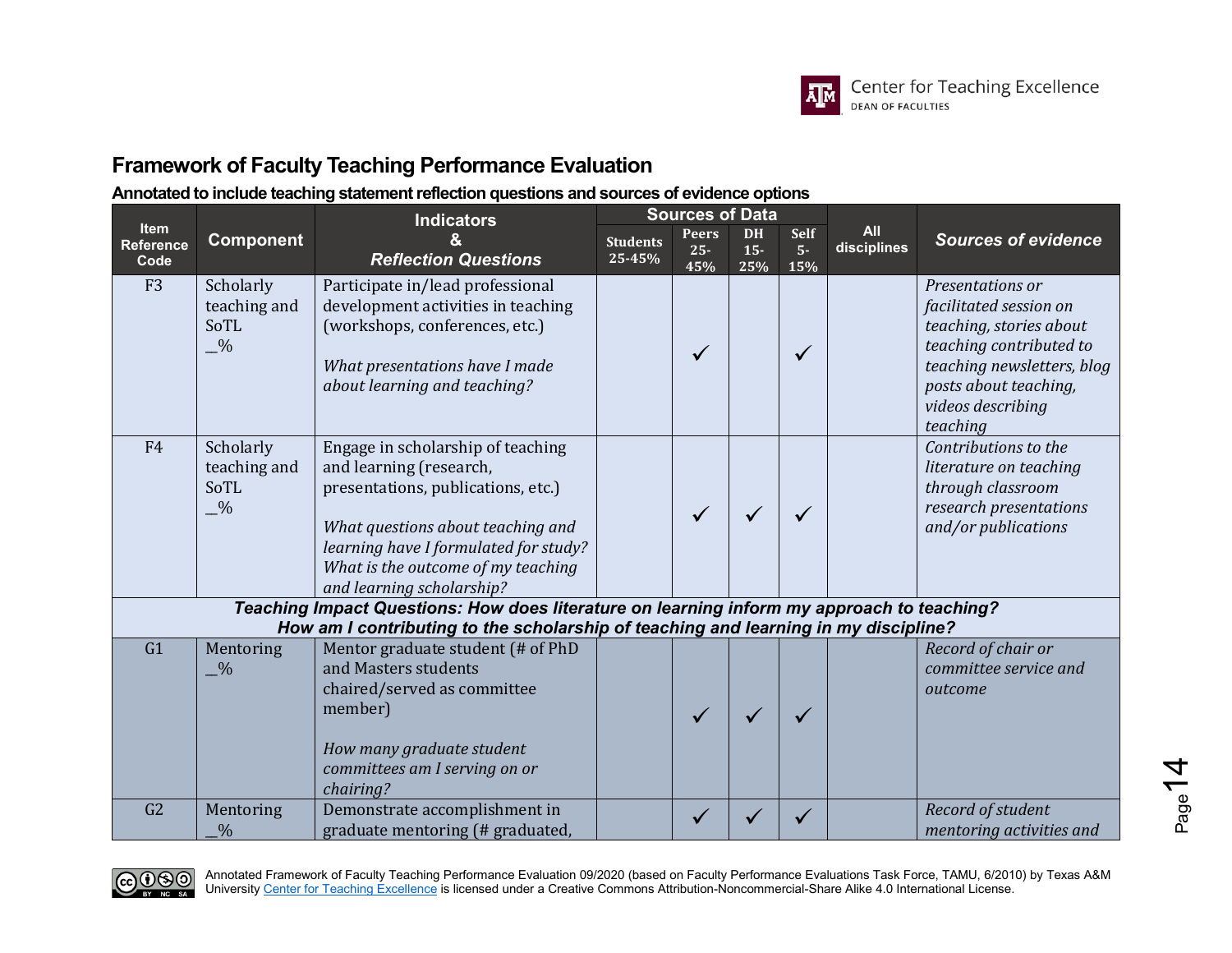

|                                  |                                 | <b>Indicators</b>                                                                                                                                                                                                         | <b>Sources of Data</b>    |                               |                            |                             |                           |                                                                                                          |
|----------------------------------|---------------------------------|---------------------------------------------------------------------------------------------------------------------------------------------------------------------------------------------------------------------------|---------------------------|-------------------------------|----------------------------|-----------------------------|---------------------------|----------------------------------------------------------------------------------------------------------|
| Item<br><b>Reference</b><br>Code | <b>Component</b>                | <b>Reflection Questions</b>                                                                                                                                                                                               | <b>Students</b><br>25-45% | <b>Peers</b><br>$25 -$<br>45% | <b>DH</b><br>$15 -$<br>25% | <b>Self</b><br>$5 -$<br>15% | <b>All</b><br>disciplines | <b>Sources of evidence</b>                                                                               |
|                                  |                                 | retention, student publications,<br>student awards and grants, time to<br>completion, employment, etc.)<br>What academic success are my<br>graduate students experiencing?                                                |                           |                               |                            |                             |                           | outcome of same, student<br>feedback on mentoring                                                        |
| G <sub>3</sub>                   | Mentoring<br>$-$ %              | Participate in other graduate<br>student mentoring activities<br>What are my strategies for<br>mentoring graduate students?                                                                                               |                           |                               |                            |                             |                           | Record of student<br>mentored, results of<br>mentoring, feedback from<br>students mentored               |
| G <sub>4</sub>                   | Mentoring<br>$-$ %              | Mentor undergraduate students (#<br>of undergraduate research students<br>mentored)<br>What are my strategies for<br>mentoring undergraduate students?                                                                    |                           |                               |                            |                             |                           | <b>Recommendation letters</b><br>completed, acceptance<br>confirmations                                  |
| G5                               | Mentoring<br>$-$ <sup>0</sup> % | Demonstrate accomplishment of<br>undergraduate mentoring (% go to<br>graduate school,<br>presentations/publications, awards,<br>etc.)<br>What progress are my<br>undergraduates making toward<br>academic career success? |                           |                               |                            |                             |                           | Unsolicited feedback or<br>results of department,<br>college, or institution<br>query of former students |